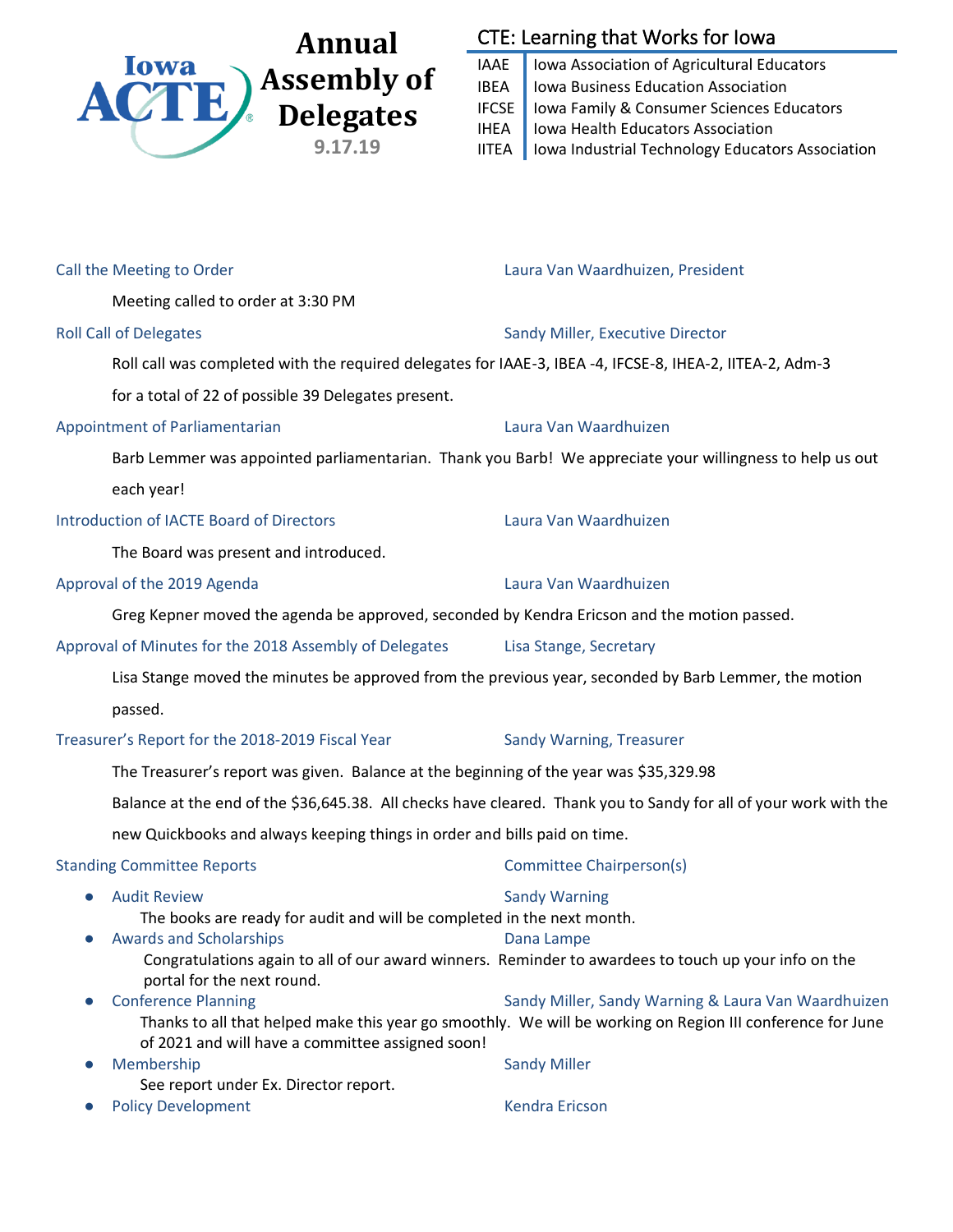

Working on getting a committee together to finish looking at updating the Bylaws this coming year if possible.

**Communications Communications** Communications Communications Communications Communications Communications Communications Communications Communications Communications Communications Communications Communications Communicat Facebook and the Website hosted through ACTE have been the prime methods of communication. **Nominating Kendra Ericson** 

Greg Krawiec has been slated to be nominated for 2<sup>nd</sup> VP.

## Reports from Division Representatives

Division representatives (see below) gave brief reports to the assembly about the past year activities.

- Agricultural Education (IAAE) Karen Van De Walle
- Business Education (IBEA) Shannon Smith
- Family and Consumer Sciences Education (IFCSE) Courtney Roll
- Health Education (IHEA) Tammy Steinwandt
- Industrial Technology Education (IITEA) Dan Kiley

ACTE Region III Greg Kepner, Region III Representative

Reminder to all Iowa Awardees to be sure to update your information on the portal to be eligible for the next round of Region III awards. You must be an ACTE member to move on. Reminder that our association with ACTE is what helped us with the Media tour this past year. Region III helped fund it with \$1,000 (as did the DE). The Region is looking forward to VISIONS this December in Anaheim. We will be voting on VP Elect this year to follow Lisa the coming year starting in July 2020. You need to be a registered ACTE member by the end of September to be eligible to vote. Region III will be in Minnesota in June 2020. It would be great to have a large group in attendance as Iowa is up to host the following year (2021).

### Executive Director Report **Sandy Miller** Sandy Miller

See attached report. Thank you to Sandy for your work this past year!

Motion to accept all of the reports made by Greg Kepner. Seconded by

### New Business

- Proposed Budget for the 2019-2020 Fiscal Year Laura Van Waardhuizen
	- Pat Thieben moved the budget be approved as proposed. Seconded by Barb Lemmer. Motion passed.
- 2<sup>nd</sup> Vice President nomination Laura Van Waardhuizen

Greg Krawiec said a few words about his nomination. Doralene Abdel-Halim moved that Greg Krawiec be our

2<sup>nd</sup> VP, Coutrney Roll seconded. Motion passed.

Meeting moved for adjournment at 4:20 by Greg Krawiec, seconded by Greg Kepner. Motion passed.

# **Respectfully Submitted, Lisa Stange, Secretary**

# Adjourn the Meeting Laura Van Waardhuizen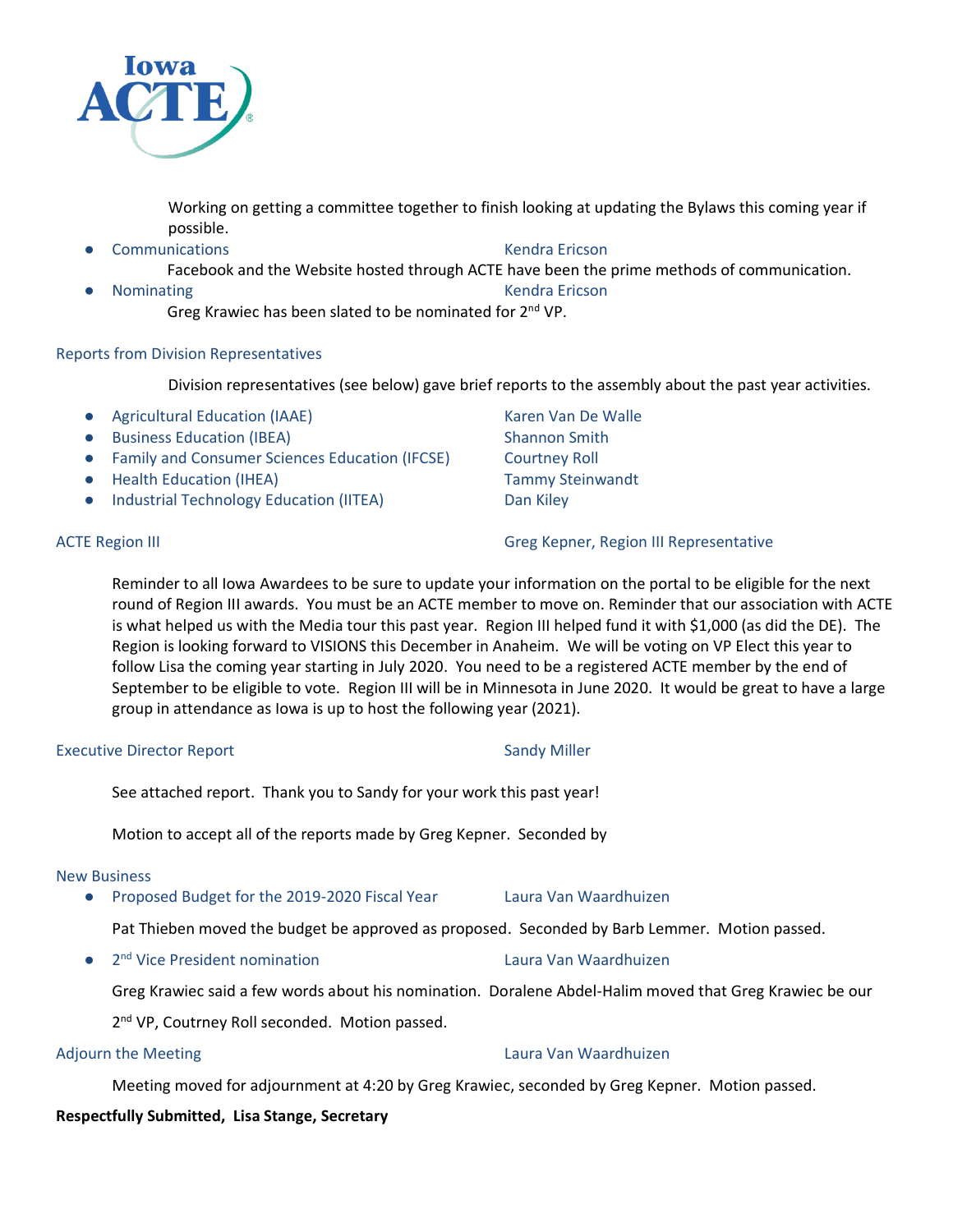

## **Executive Director Report for House of Delegates Meeting 2019**

### Dear Assembly of Delegates:

Our 2018-2019 year has been a tremendous success, thanks to our members and dedicated leaders!

We have modeled our program of work after ACTE's program of work/strategic plan to include the following five focus points.

1. Member Value and Engagement

Membership: We had 597 dues-paying members, which was 3 less than the previous year. We continually work to increase membership. IAAE – 161 members, IBEA – 124 members. IFCSE – 147 members, IHEA – 111 members, IITEA – 10 members, Administration – 25 members, 19 undeclared.

Division Conferences: Greetings from Iowa ACTE were brought to each division conference throughout the year.

Support of programs and activities comes from members understanding the purpose and significance of each.

Continuing to build relationships and give support to divisions is a priority.

- Iowa had two National CTE Presidential Scholars.
- Iowa Fact Sheet was completed.
- Iowa ACTE Facebook page is used to communicate past and future Iowa ACTE events.
- Iowa ACTE website www.acteonline.org/iowa is continually updated.

ACTE Member Awards and Scholarships:

### For Members:

- New Teacher of the Year Molly Dolch, West Central Valley Community Schools
- Teacher of the Year Joan Stekl, Cedar Rapids Community School District
- Teacher Educator of the Year None
- Administrator of the Year Carol Reilly, Midland Community Schools
- Career Guidance None
- Postsecondary Teacher of the Year None
- Carl Perkins Community Service Award Karen Van De Walle, Sumner Fredericksburg CSD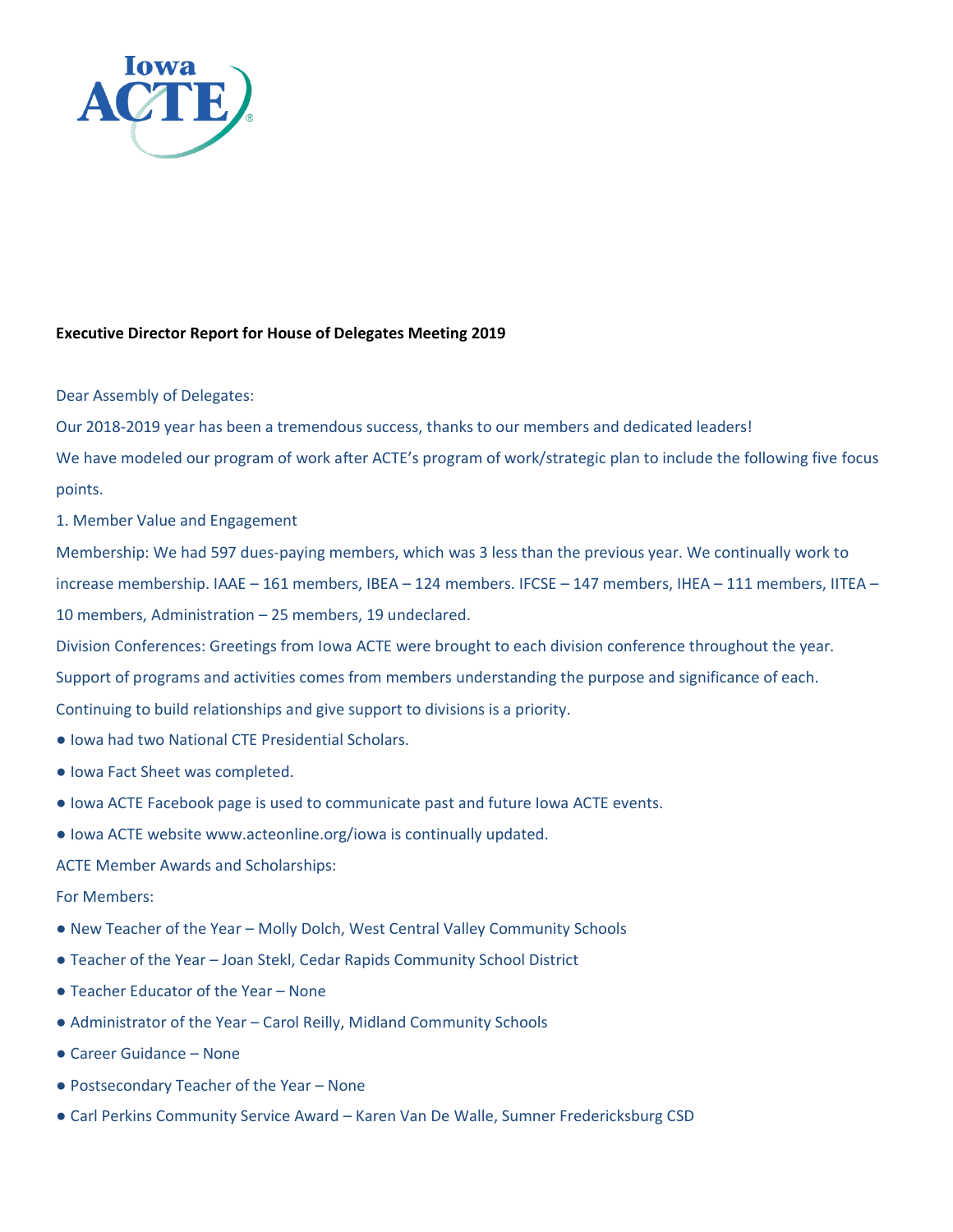

● Lifetime Achievement Award – Julie DeBower, Retired Nashua-Plainfield Community Schools For Students:

● CTE U.S. Presidential Scholars – Jaxson Mullinnix, Lone Tree High School and Megan Niewoehner, Sumner-Fredericksburg, High School

● 2018 David Bunting Iowa ACTE Teacher Preparation Scholarship – Brea Baumhover, Iowa State University, Family and Consumer Sciences and Rebecca Wallace, Iowa State University, Family and Consumer Sciences

Iowa Awards only:

● Iowa ACTE Oran Beaty Leadership award – Barbara Lemmer

● Iowa Region III Award of Merit 2019 given to Greg Krawiec, Kirkwood Community College and Kendra Ericson, Des Moines Area Community College

2. Professional and Leadership Development

Leadership continues to be integral to our future! So many CTE teachers are both outstanding educators and leaders! If everyone takes a turn at leading, together we can continue to creatively showcase, advocate for and strengthen the CTE field at large. Serving on a committee or volunteering to showcase student learning is simple enough and makes a huge difference in our organization. Take the lead to showcase student learning.

Professional Development:

The Iowa ACTE 2018 Conference was held September 17, 2018 at the FFA Enrichment Center, Ankeny, with 155 Registered, 22 exhibitors with 24 tables and 12 non-profit exhibitors, including eight of the nine CTSOs. Kathy Leggett, Future Ready Iowa, was the keynote while ACTE speaker, Alisha Hyslop, informed attendees about Perkins V. Jeremy Varner and Pradeep Kotamraju brought greetings from the Dept of Ed. Iowa Department of Ed, Kuder and Cengage/National Geographic Learning were conference sponsors.

ACTE VISION conference:

Iowa ACTE was awarded the 2017-2018 Quality Association Standards Award in San Antonio, TX. This award is for state associations that meet the quality standards set by ACTE. Congratulations to all!

ACTE Region III Conference was held in June in Lisle, IL. Theme was CTE is Hot, Hot, Hot! The conference provided many opportunities to attend great sessions, network and tour industries. Lisa Stange began her role as Region III Vice President and Greg Kepner continues his role as Region III Representative. Dana Lampe served as Region III Awards Chair and Greg Kraawiec and Kendra Ericson each received the Region III ACTE Iowa Award of Merit.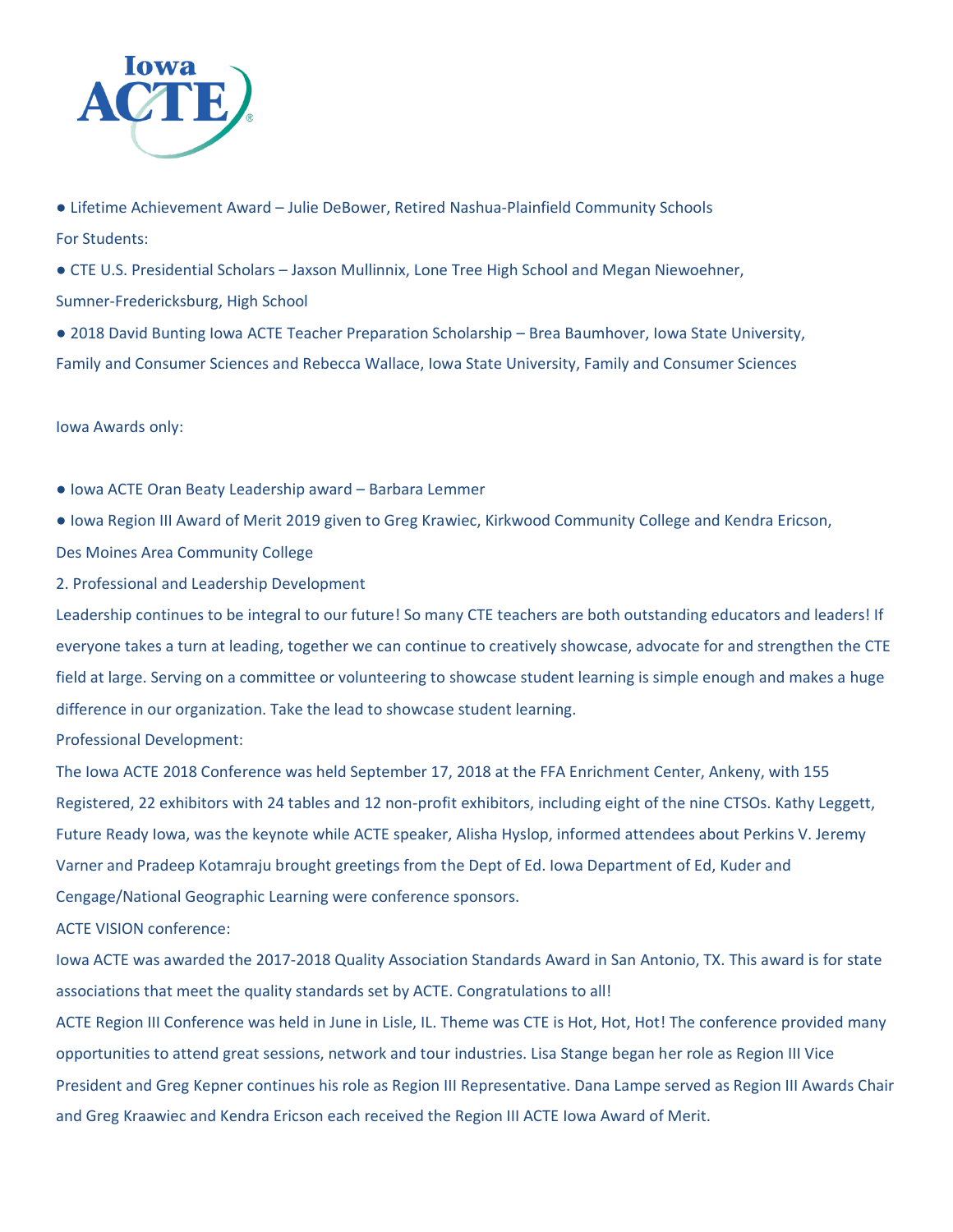

### 3. Advocacy and Awareness

A huge thank you to all the educators and students who showcased high quality CTE this past year at one or more of these advocacy events! Your efforts are greatly appreciated! You make a difference!

Advocacy Efforts attended throughout the year showcased high quality CTE student learning at the following events.

- School Administrators of Iowa Conference August 9, 2018
- Iowa School Counselor Association November 5-6, 2018
- Iowa Association of School Boards November 14-15, 2018
- CTE Day at the Capitol February 7, 2019 Nearly 90 CTE students and teachers planned to attend. With icy roads preventing safe travel approximately 25 people attended. Governor Kim Reynolds signed a Proclamation in the Rotunda declaring February as CTE Month.
- Media Tour March 11 14, 2019 Iowa ACTE hosted their first ever Media Tour stopping at four schools, including post-secondary and secondary levels of CTE allowing each school to highlight their programs, attract local media and advocate for CTE. Jared Nagurka, ACTE, Lisa Stange, and Sandy Miller planned, coordinated and carried this event out with the help of the eight schools. Local newspapers, TV and radio stations all helped by sharing the stories on their respective sources of media. Jared wrote a blog shared on the ACTE website.

● National Policy Seminar – March 25 – 27, 2019 Four CTSO students told their CTE stories to all Iowa legislators or staff members. Kent Seuferer led four Zoom meetings to prepare students for NPS. Iowa ACTE supported the four students with up to \$1000 each for their NPS expenses.

Upcoming Advocacy Events:

- IASB (Iowa Association of School Boards) Conference Wed and Thursday, November 20, 3:30 5:00, November 21, 9:00 – 2:00 Iowa Events Center, DM.
- ISCA (Iowa School Counselors) Conference, November 4 all day, November 5 morning only, Prairie Meadows
- CTE Day at the Capitol, February 6, 2020.
- 4. Strategic Partnerships
- Iowa ACTE Best Practices Conference 153 registered, 16 exhibitors with 18 tables, 7 Iowa CTSOs, 28 sessions showcasing CTE best practices.
- Department of Ed is a Platinum Sponsor. Kuder is a Silver level sponsor.
- David Bunting sponsors the CTE Teacher Preparation Scholarship.